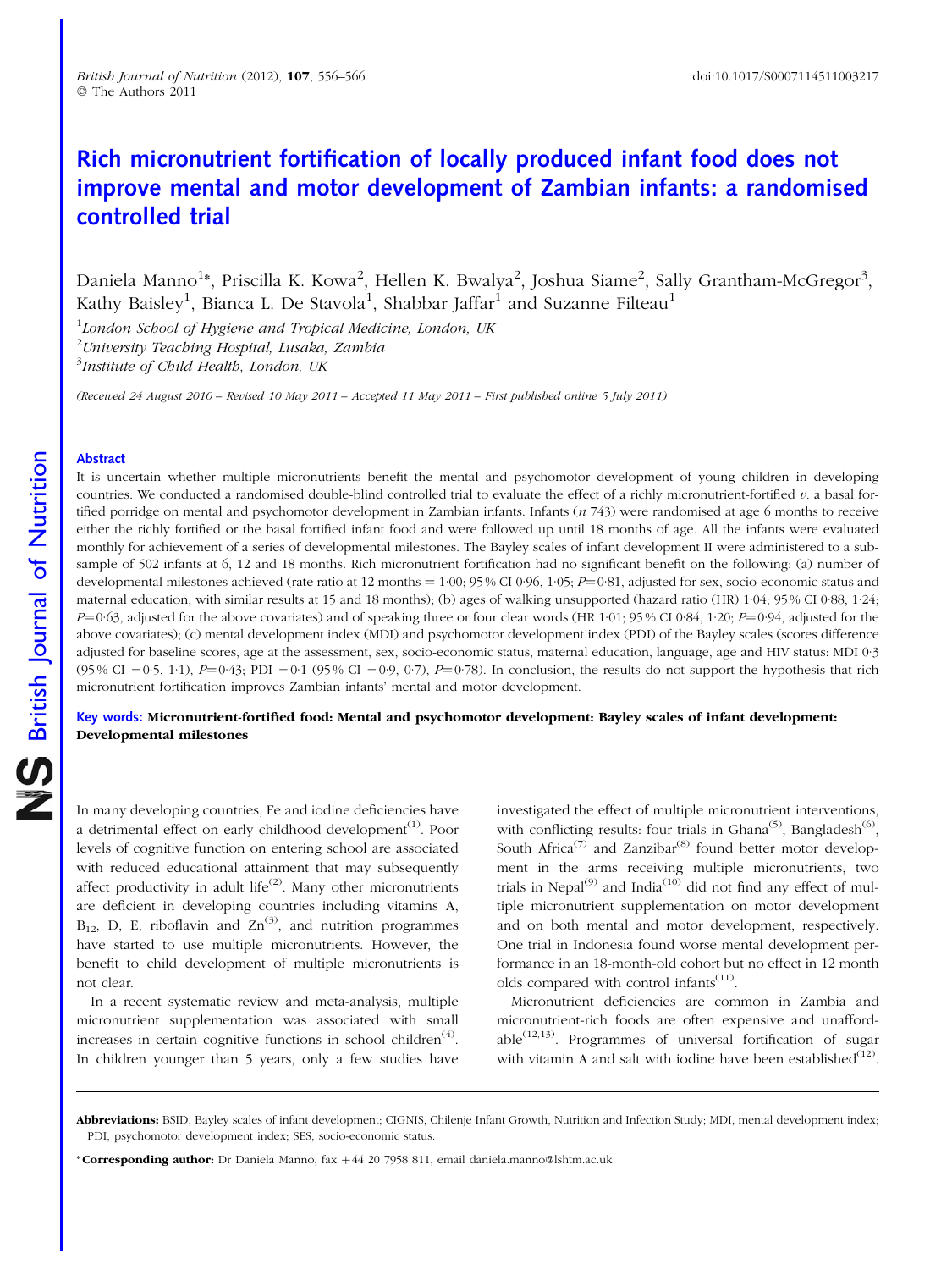However, the first 2 years of life are a period of rapid growth and development and available complementary foods may not meet the children's needs<sup> $(14)$ </sup>. Specialised interventions are needed to increase the quality of complementary foods in this group.

We have conducted a randomised double-blind controlled trial of the efficacy of two locally produced complementary/ replacement foods, fortified with different levels of micronutrients, for infants aged 6 to 18 months. The primary outcome was the prevalence of stunting at 18 months and the results were recently published<sup>(15)</sup>. The rich micronutrient fortification did not reduce stunting but did improve Fe status and reduce anaemia<sup>(15)</sup>. The present paper describes the secondary outcome of mental and motor development assessed on developmental milestones and the Bayley scales at 12 and 18 months.

# Materials and methods

#### Study design

The Chilenje Infant Growth, Nutrition and Infection Study (CIGNIS) was a randomised double-blind controlled clinical trial. The study is registered as ISRCTN37460449 (http:// www.controlled-trials.com/mrct). Children were randomised to one of two locally produced porridges at age 6 months, and were followed monthly for 12 months.

## Study population and recruitment

The trial was conducted in Chilenje, Lusaka, Zambia, from October 2005 to July 2009. Infants were recruited by approaching mothers attending the child health section of the government clinic on the same site as the project clinic. As over 90 % of Lusaka women take their infants to the clinic for monthly weighing and standard vaccinations<sup>(16)</sup>, the population approached for participation in the study was representative of the area. Infants were eligible if they were aged 6 months  $(\pm 2$  weeks), in generally good health and their mothers gave written consent to attend monthly clinic visits for the next year, feed their infants the allocated porridge and have their infant undergo project tests. Knowledge of maternal HIV status was not a requirement for joining the study but 90 % of women knew their status from antenatal HIV antibody testing in the government health service.

#### Randomisation

Individual randomisation was in blocks of twenty; the code was held by the project Data Safety and Monitoring Board. Each 1 kg bag of porridge flour was labelled with the participant identifier (ID) number. At the recommendation of the Data Safety and Monitoring Board, an independent observer audited the randomisation and labelling process halfway through the study and found it to be robust, accurate and able to maintain blinding of other study staff and participants. Infants were allocated to porridges by sequential numbers on recruitment. There was one protocol violation: during May and June 2007, one porridge ran out but staff continued to recruit to the other porridge group; sixty-eight children were thus not appropriately randomised. For ethical reasons, they were followed in the study but are not included in the present analyses.

#### **Intervention**

The two porridges, based on local products, were similar in bulk ingredients and macronutrient content but differed in micronutrient content (Table 1). In pilot work, they were found to be acceptable<sup> $(17)$ </sup> by the local population and to displace other micronutrient-poor complementary or family foods but not to displace breast milk intake $^{(18)}$ . The energy density of the porridge prepared according to package directions (equivalent to 30 g blended in 250 ml water) was 3·18 kJ  $(0.76 \text{ kcal})/\text{g}^{(18)}$ ; protein represented 16% of energy. The richly fortified porridge contained micronutrients to meet the WHO estimated needs for infants aged 9–11 months with low breast milk intake, assuming an intake of 50 g flour/ $d^{(19)}$ . The basal porridge had micronutrients at levels that would be in the maize component if national maize fortification which was planned when we started the study were introduced $^{(12,20)}$ , which has not occurred. Micronutrient premixes for both flours were prepared by DSM (Isando, South Africa).

#### Table 1. Composition of trial porridge flours

|                                                             | <b>Basal fortification</b><br>(per kg flour)* | <b>Rich fortification</b><br>(per kg flour)+ |
|-------------------------------------------------------------|-----------------------------------------------|----------------------------------------------|
| Maize (g)                                                   | 650                                           | 615                                          |
| Groundnuts (g)                                              | 150                                           | 150                                          |
| Bambaranuts (g)                                             | 50                                            | 50                                           |
| Beans (white and yellow) (g)                                | 150                                           | 150                                          |
| Vitamin A (mg)                                              | 0.65                                          | $6 - 5$                                      |
| Vitamin $C(g)$                                              |                                               | 2.0                                          |
| Vitamin D (mg)                                              |                                               | 0.1                                          |
| Thiamin (mononitrate) (mg)                                  | $1-3$                                         | 9                                            |
| Riboflavin (mg)                                             | 1·6                                           | 11.2                                         |
| Niacin (niacinamide) (mg)                                   | 13                                            | 140                                          |
| Pyridoxine (HCl) (mg)                                       | 1·6                                           | $8-6$                                        |
| Folate (mg)                                                 | 0.65                                          | 2.21                                         |
| Vitamin $B_{12}$ ( $\mu$ g)                                 | 3.25                                          | 9.75                                         |
| Pantothenic acid (mg)                                       |                                               | 40.3                                         |
| Mg (oxide) (g)                                              |                                               | 0.94                                         |
| Fe (ferrous fumarate)‡ (mg)                                 | 6.5                                           | 250                                          |
| Zn (oxide)‡ (mg)                                            | 9.75                                          | 200                                          |
| Cu (gluconate) (mg)                                         |                                               | $3-2$                                        |
| Mn (sulfate monohydrate) (mg)                               |                                               | 12.0                                         |
| Se (sodium selenite) (mg)                                   |                                               | 0.2                                          |
| Ca (CaH(PO <sub>4</sub> ).2H <sub>2</sub> O) $\ddagger$ (g) |                                               | $6 - 8$                                      |
| P (CaH(PO <sub>4</sub> ).2H <sub>2</sub> O) (g)             |                                               | 5.3                                          |

\* Based on estimated amounts of micronutrients that would be available from 50 g porridge flour/d made with maize fortified at levels planned nationally for Zambia. Overages (usually 10 %) added to allow for losses during processing.

<sup>†</sup> Based on total estimated micronutrient needs of infants aged 9–11 months minus amounts expected from low breast milk intakes<sup>(19)</sup> and assuming intake of 50 g porridge flour/d. Exceptions to the micronutrient levels are that vitamin C was increased to compensate for low Fe bioavailability and Zn was based on the recommended daily allowance set by the International Zinc Consultative Group in 2004(38). Overages (usually 10 %) added to allow for losses during processing.

<sup>‡</sup> Phytate was analysed in two batches of each flour and averaged 5·8 g/kg. This translated into phytate:Zn molar ratios of about 19 in the basal flour and about 3·3 in the richly fortified flour and phytate:Fe molar ratios of 5·6 and 1·7 in the two flours, respectively.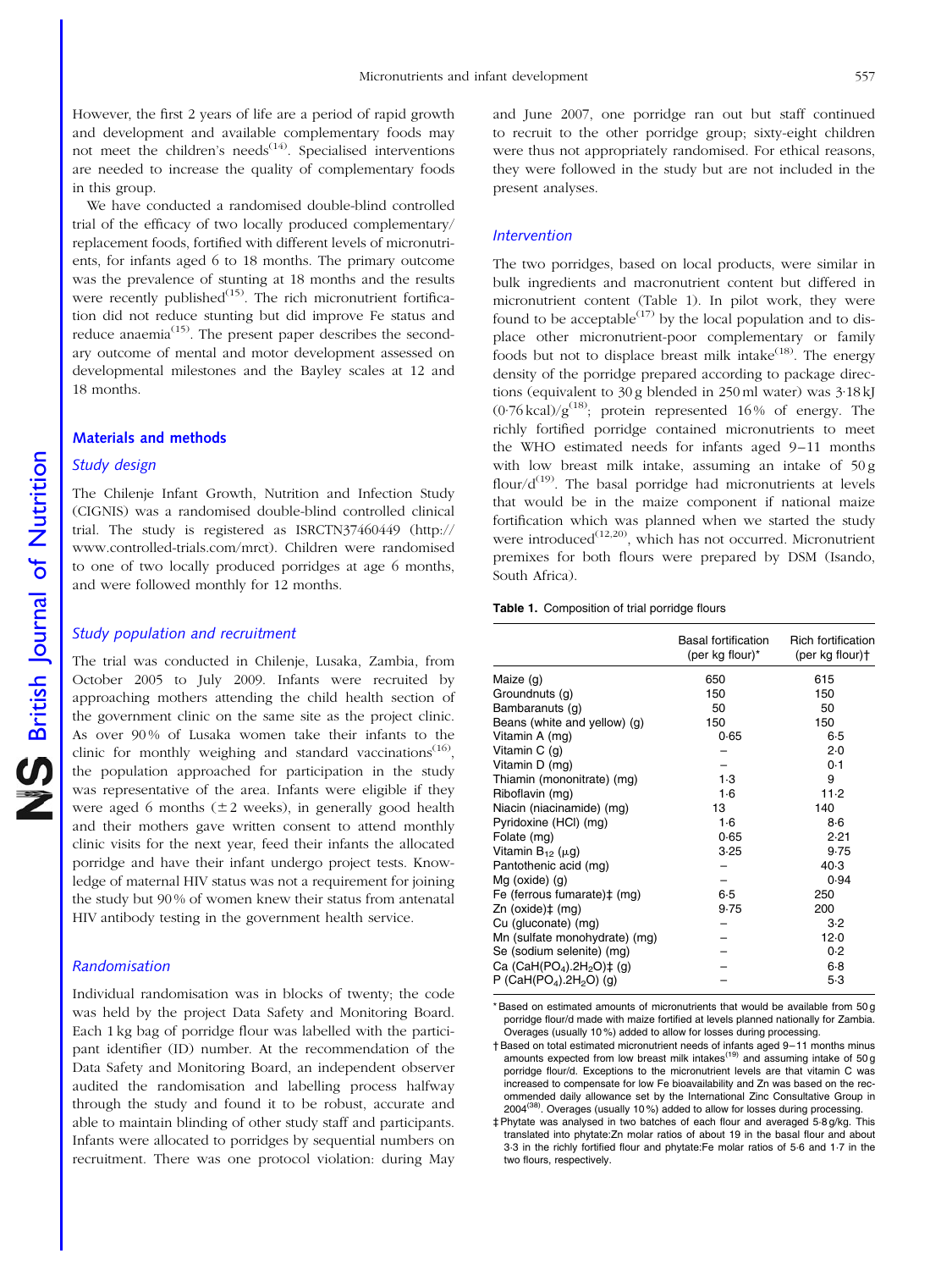# Adherence

Women were given 4 kg of porridge flour each month and could return for more as required. They were instructed to prepare the porridge according to the directions on the package, using a plastic cup, graduated in ml, supplied by the investigators. Adherence was determined through monthly questioning of mothers as to how much prepared porridge the child had consumed (in ml) within each of the 2 d before the visit and whether consumption on these days was typical. For each month the mean and standard deviation reported intake of the porridge food provided was calculated for 'typical' days. Infants were given adherence scores of 1 (low,  $\leq 1$  sp below the mean), 2 (average,  $\pm 1$  sp of the mean) or  $3$  (high,  $>1$  sp above the mean). Missed visits were assigned an adherence value of 1.

#### **Measurements**

At recruitment, sociodemographic information was obtained by questionnaire. Infants had their developmental milestones assessed at the monthly visits to the clinic. Bayley scales of infant development (BSID), anthropometric measurements and Hb concentration were evaluated at 6, 12 and 18 months of age at the clinic. At 18 months, children were tested for antibodies to HIV using Determine HIV 1/2 (Inverness Medical, Tokyo, Japan) and the results confirmed using Unigold HIV 1/2 (Trinity Biotech plc, Bray, Co. Wicklow, Republic of Ireland).

Development milestones. Data on the attainment of milestones were collected using a test previously developed for Bangladeshi children that included motor milestones taken from the WHO Multicentre Growth Reference Study<sup>(21)</sup>. Mothers were asked at each monthly visit whether and at what age their child had achieved any of the following developmental milestones: (1) motor skills: hands come together, picks up small objects, transfers spoon from hand to hand, sits unsupported, sits supported, crawls, standing with support, standing unsupported, walks supported, walks unsupported; (2) language skills: babbles, says three or four clear words; and (3) social development: smiles when smiled at, shows apprehension at strangers. Children were asked to demonstrate any new milestone reported by the mothers. The milestone was recorded as achieved only after project staff witnessed it.

Mental and psychomotor development evaluation. BSID II were used to assess child development. The test has two subscales: the mental development index (MDI) and psychomotor development index (PDI) and was standardised in the  $USA^{(22)}$ . Each index is age-normalised with respect to a population mean of 100 and SD of 15. The test was administered by two trained psychologists (P. K. K. and H. K. B.). A few of the items were adapted to the different setting (for example, appearance of the dolls or pictures of the houses) but the underlying constructs were unchanged. The test was translated to and back-translated from the local languages (Bemba and Nianja) and administered in the language that was spoken most in the household. If a child was sick on the day of the assessment, the mother was asked to bring the child back 1–2 weeks after recovery.

# Data management and statistical methods

Data were double-entered and verified in Access (Microsoft Corp, Redmond, WA, USA). Range and logical checks were run in Access and in Stata (StataCorp LP, College Station, TX, USA). Stata version 11 was used for all analyses. The analysis plan was finalised before the trial was unblinded.

Numbers of infants missing development evaluations were reported by trial arm. Characteristics of missing infants were examined by logistic regression to verify if there were important differences between infants with complete and incomplete data and to investigate the most plausible missing data  $mechanism<sup>(23)</sup>$ .

The number of milestones reached at 12, 15 and 18 months was compared between trial arms using Poisson regression<sup>(24)</sup>. We chose 12- and 18-month time points because the Bayley test was performed at these visits. However, since early results indicated that  $> 90\%$  of children had reached most of the milestones at 18 months, we included also an evaluation at 15 months. The mean age of walking unsupported and speaking three or four clear words were compared between trial arms using Cox regression<sup>(24)</sup>.

Inter-observer reliability of the Bayley test was obtained in 663 testing sessions in which the same child was scored by the two psychologists. The intra-class correlation coefficient (ICC) of inter-rater data was calculated using one-way ANOVA. A good agreement between assessors was found for both MDI  $(ICC = 0.91; 95\% CI 0.89, 0.92)$  and PDI  $(ICC = 0.91; 95\% CI 0.90, 0.92)$ . Associations of Bayley test scores at 6 and 18 months with characteristics of the participants and their socio-economic background were examined by linear regression. At 18 months, the analysis was adjusted for treatment arm.

MDI and PDI scores were analysed as continuous variables and checked for normality by normal probability plot. The comparison of MDI and PDI scores at 12 and 18 months between trial arms was made with multivariable linear regression with subsequent adjustment for baseline scores, imbalances at baseline and possible confounding factors. A two-sided  $P \le 0.05$  was considered statistically significant. Maternal education, language spoken and socio-economic status (SES) were considered a priori confounders and were adjusted for in the analyses. SES was measured using an asset index, created by combining data on possessions and housing characteristics using principal component analysis<sup>(25)</sup>. Stunting was considered as length/age Z score  $\leq -2$ , calculated using the WHO growth reference data $(26)$  and the child's exact age at measurement. Anaemia was defined as Hb level  $\lt 105 g/l$ . Although Bayley MDI and PDI scores were already age standardised, we included age at the assessment in the multivariate model because their standardisation is based on data from the USA and it may not be sufficient to control for the confounding effect of age in this population.

To explore the effects of trial intervention on MDI and PDI scores over the entire follow-up period, alternative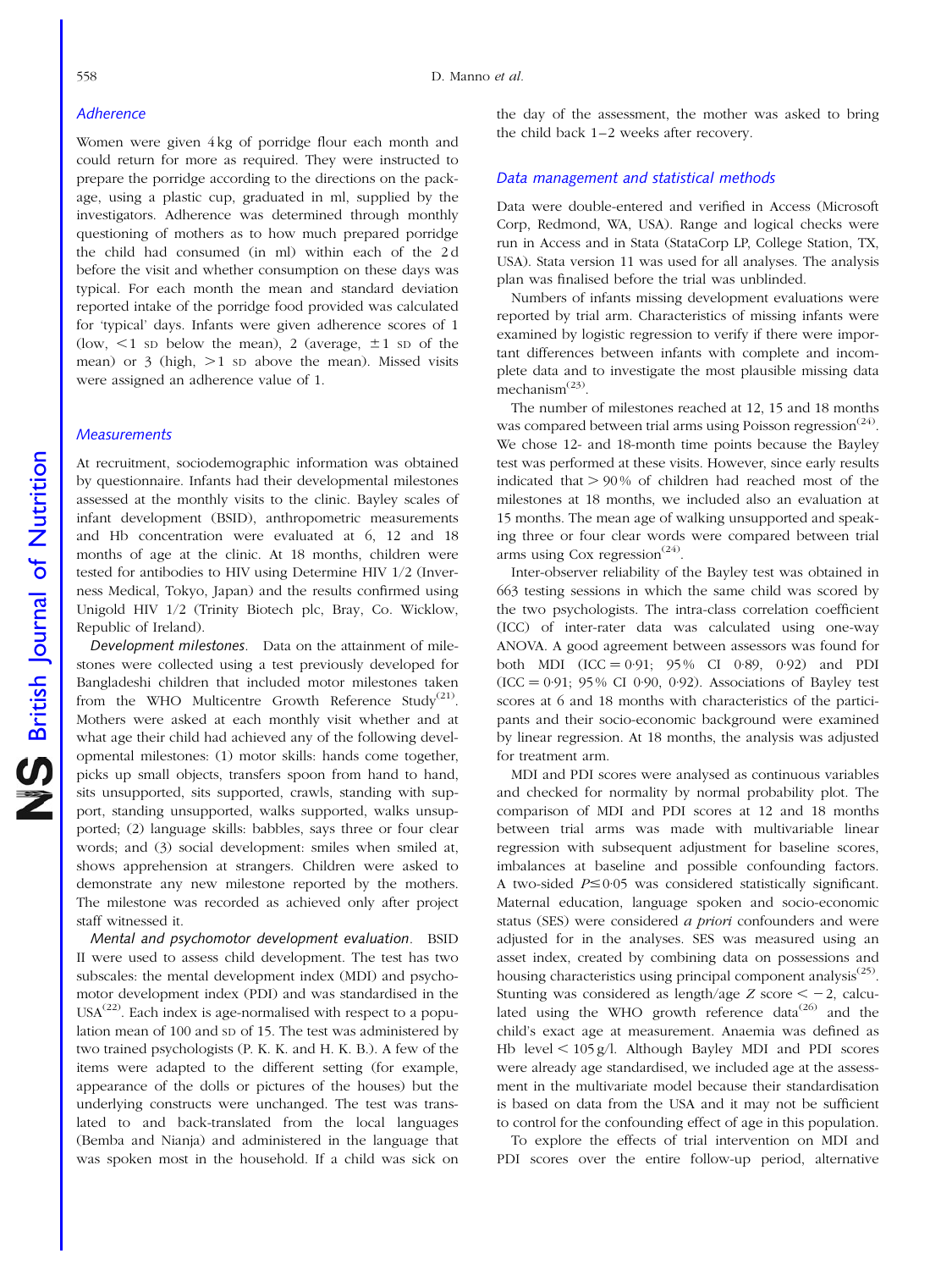mixed-effects linear regression models were fitted<sup>(27)</sup>. A random-intercept and random-slope model was found to best account for the between-child variation in the trajectories. Baseline scores, imbalances at baseline and a priori confounding factors were also included. In addition, since a random-effect model leads to unbiased estimates even in the presence of missing values in the outcome variables (i.e. infants lost to follow up or missing the intermediate visit) under the missing at random assumption, we included in the model the covariates that were found to be associated with missingness<sup>(23)</sup>. Time–treatment interaction and interactions between treatment and sex, maternal HIV, breast-feeding and anaemia at baseline were explored as programmed in the analysis plan.

# Sample size

The sample size calculations were done considering the primary outcome – stunting – of the trial<sup>(15)</sup>. Developmental milestones were collected in all the infants in the CIGNIS trial.

For the Bayley test, we hypothesised a treatment effect of 0·3 SD or five points on the MDI and PDI, based on previous studies of the effect of nutritional supplementation on mental and motor development<sup> $(28)$ </sup>. Because the full sample size of the trial was not needed to detect this difference with 90 % power and 5 % level of significance, only a subsample of children was assessed with the Bayley scales. Bayley testing was done in a subsample  $(n 502)$  that included all the children of HIV-positive or HIV-unknown mothers and every other child of HIV-negative women. In addition, this subsample received an intestinal permeability test, another secondary objective of the trial that is not reported here.

# **Ethics**

The study was conducted according to the Declaration of Helsinki and Good Clinical Practice. The ethics committees of the University of Zambia and the London School of Hygiene and Tropical Medicine approved it. Mothers gave written informed consent. Neither funding source (the Bill and Melinda Gates Foundation and DSM South Africa) was involved in conduct, analysis or interpretation of the study.

#### **Results**

#### Developmental milestones

Developmental milestones were recorded for 740 children of the 743 participating in the CIGNIS study (data were not collected for three infants who left the study after a few weeks).

As already described in the analysis of the main trial out $come<sup>(15)</sup>$ , there was a 23% loss to follow-up in both trial arms before the infants reached 18 months (Supplemental Fig. 1; available online at http://www.journals.cambridge. org/bjn). There were more infants of HIV-uninfected women (77 %) among those lost to follow-up than among those who completed the study (68 %) but these groups were otherwise  $similar<sup>(15)</sup>$ .

The amount of porridge consumed increased with age from about 268 ml/d (about 32 g flour/d) at 7 months to about 369 ml/d (about 44 g flour/d) from 11 to 18 months. There was no evidence that adherence differed between treatment groups (OR and 95 % CI for proportion of visits with high adherence in the richly fortified compared with the basal diet: OR 0·79; 95 % CI 0·61, 1·04).

At baseline, the trial arms were substantially balanced (Supplemental Table 1; available online at http://www. journals.cambridge.org/bjn)<sup>(15)</sup> and not different in terms of number of milestones reached (Table 2). At 12, 15 and 18 months the number of milestones attained did not differ between trial arms. As expected, none of the children was able to walk unsupported or speak three or four clear words at 6 months. Age of achieving the two above milestones was similar between trial arms [\(Fig. 1](#page-4-0)). These results did not change after adjusting for the sex of the child and education and SES of the mother. There was no evidence of interactions between treatment and child's sex, anaemia at baseline, breast-feeding and maternal HIV status (data not shown).

#### Bayley test

Among the 743 infants enrolled in the CIGNIS trial and randomised, a subsample of 502 was assigned to Bayley testing according to the study design; of those, 256 (51 %) were in the basal fortified porridge group and 246 (49 %) in the richly fortified porridge group [\(Fig. 2\)](#page-5-0).

Table 2. Developmental milestones achieved by four consecutive time points by trial arm (Medians and interquartile ranges (IQR) and rate ratios (RR) and 95 % confidence intervals)

| Age       |     |                                              |           | No. of milestones achieved             |           |           |             |      |                       |            |      |  |
|-----------|-----|----------------------------------------------|-----------|----------------------------------------|-----------|-----------|-------------|------|-----------------------|------------|------|--|
|           |     | <b>Basal fortified</b><br>porridge $(n 370)$ |           | Richly fortified<br>porridge $(n 370)$ |           |           | Unadjusted* |      | Adjusted <sup>+</sup> |            |      |  |
|           | n   | Median                                       | IQR       | Median                                 | IQR       | <b>RR</b> | 95 % CI     | P    | <b>RR</b>             | 95 % CI    | P    |  |
| 6 months  | 740 | 8                                            | $7 - 9$   | 8                                      | $7 - 9$   | $1-00$    | 0.95, 1.06  | 0.90 |                       |            |      |  |
| 12 months | 619 | 13                                           | $12 - 13$ | 13                                     | $12 - 13$ | 1.00      | 0.96, 1.05  | 0.91 | 1.00                  | 0.96, 1.05 | 0.88 |  |
| 15 months | 583 | 14                                           | $13 - 14$ | 14                                     | $13 - 14$ | $1-00$    | 0.96, 1.05  | 0.76 | $1-00$                | 0.96.1.05  | 0.77 |  |
| 18 months | 576 | 14                                           | $14 - 14$ | 14                                     | $14 - 14$ | $1-00$    | 0.96, 1.05  | 0.92 | $1-00$                | 0.96, 1.05 | 0.93 |  |

\* Basal fortified porridge used as the baseline category.

† Adjusted for sex, socio-economic status and maternal education.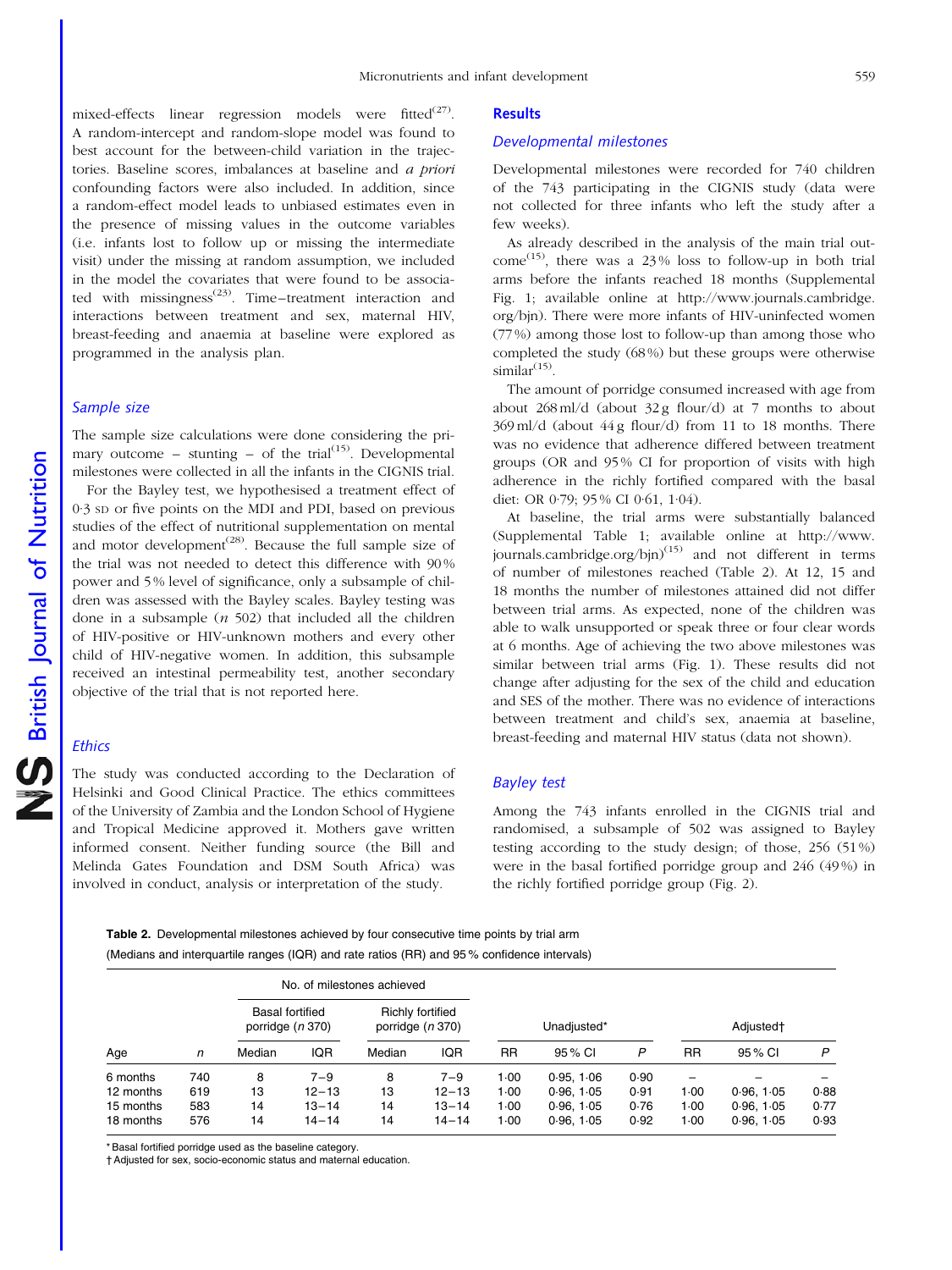<span id="page-4-0"></span>

Fig. 1. Age of speaking three or four clear words (a) and of walking unsupported (b) by intervention arm. Probabilities of reaching the milestones were estimated using Kaplan–Meier methods. The hazard ratios (HR) of reaching the milestones for the richly fortified porridge arm (—) compared with the basal fortified porridge arm (.....) are presented as crude HR and adjusted by sex, socio-economic status and maternal education. Age of speaking three or four clear words: crude HR 1.02 (95% CI 0.85, 1.21),  $P=0.84$ ; adjusted HR 1 $\cdot$ 01 (95% CI 0 $\cdot$ 84, 1 $\cdot$ 20), P=0 $\cdot$ 94. Age of walking unsupported: crude HR 1.06 (95% CI 0.89, 1.26),  $P=0.49$ ; adjusted HR 1.04 (95% CI 0.88, 1 $-24$ ),  $P=0.63$ .

As planned, all the infants of HIV-positive/unknown mothers and approximately half of the infants of HIV-negative mothers were included in the Bayley test subsample [\(Table 3,](#page-6-0) left-hand columns). Baseline characteristics did not differ between infants of HIV-negative mothers assigned and not assigned to Bayley testing.

Trial arms were reasonably balanced at baseline [\(Table 3,](#page-6-0) right-hand columns), although there was some evidence of an excess of girls  $(P<0.04)$  and more mothers with none/ primary education  $(P<0.02)$  in the richly fortified arm. At 18 months, 332 of the 335 infants followed up were tested for HIV antibodies and thirteen (4 %) were HIV positive.

Bayley test assessment was affected by missing data at baseline and at follow up. Their frequency and consequences are discussed below.

Loss at baseline: thirty-nine infants in the richly fortified porridge group and forty-three in the basal fortified group, who were assigned to Bayley testing according to the study design, were not assessed at baseline [\(Fig. 2\)](#page-5-0). The main

reason was the mother's refusal to spend the time to receive the full protocol including the Bayley test and gut permeability test. A total of five infants did not receive the full protocol because trial staff incorrectly gave them the reduced protocol. An incorrect HIV status was reported by four mothers, which was subsequently ascertained by checking clinical charts; this influenced the assignment of their infants to the full protocol. Also, ten infants did not receive the Bayley test because the solution for gut permeability was not available and they were assigned to the reduced protocol. As a result, among those 502 planned to receive Bayley testing, only 420 (84 %) were assessed at baseline ([Fig. 2\)](#page-5-0). The infants who missed Bayley assessment did not substantially differ from those who received Bayley testing in baseline characteristics, growth and developmental milestones achieved (data not shown) except that the proportion of HIV-negative mothers was significantly higher in the group missing the Bayley test  $(94 \, \nu. \, 48\%; P \leq 0.01)$ .

Loss to follow-up: among 420 infants assessed at baseline with the Bayley test, eighty-five (20 %) were lost between 6 and 18 months, with no evidence of a difference between treatment arms (18 % in basal and 23 % in micronutrientfortified arm;  $P=0.22$ ). Baseline characteristics were similar between these infants and those who completed the study (data not shown), except that mothers lost to follow up were younger (mean age  $24.7$  (sp  $6.0$ ) v.  $27.2$  (sp  $5.9$ ) years;  $P<0.01$ ), and the proportion that was HIV negative was slightly higher (54 v. 46%;  $P=0.07$ ). MDI and PDI scores at baseline and before withdrawal were not significantly different in those lost to follow up compared with children who completed (data not shown).

The available Bayley testing measures obtained on these children were first studied in relation to the children and their mothers' baseline characteristics, and then in relation to the assigned intervention as follows.

At baseline, both MDI and PDI were significantly associated  $(P<0.01)$  with birth weight and concurrent stunting ([Table 4](#page-7-0)). Infants who were anaemic had on average lower MDI and PDI scores compared with non-anaemic ones, but the difference was statistically significant  $(P=0.01)$  only for MDI. At 18 months, there was still evidence of an association of both MDI and PDI scores with concurrent stunting  $(P<0.01)$ . Infants born with low birth weight had lower scores also at 18 months, but the difference was statistically significant only for PDI  $(P<0.01)$ . PDI was also associated with maternal education, SES and language. In infants of HIV-positive mothers, there was some evidence of poorer MDI and PDI scores at 18 months compared with infants of HIV-negative or HIV-unknown mothers  $(P=0.03)$ . MDI and PDI scores were lower in those thirteen infants who were found to be HIV infected at 18 months, but the difference was not statistically significant.

Both MDI and PDI decreased from 6 to 18 months similarly in both treatment arms [\(Table 5](#page-8-0)). Significant differences between treatment arms were seen only for PDI at 18 months  $(P=0.03)$ ; infants in the richly fortified arm scored on average 1·6 points lower than those in the basal fortified arm ([Table 5](#page-8-0)). This result did not substantially change after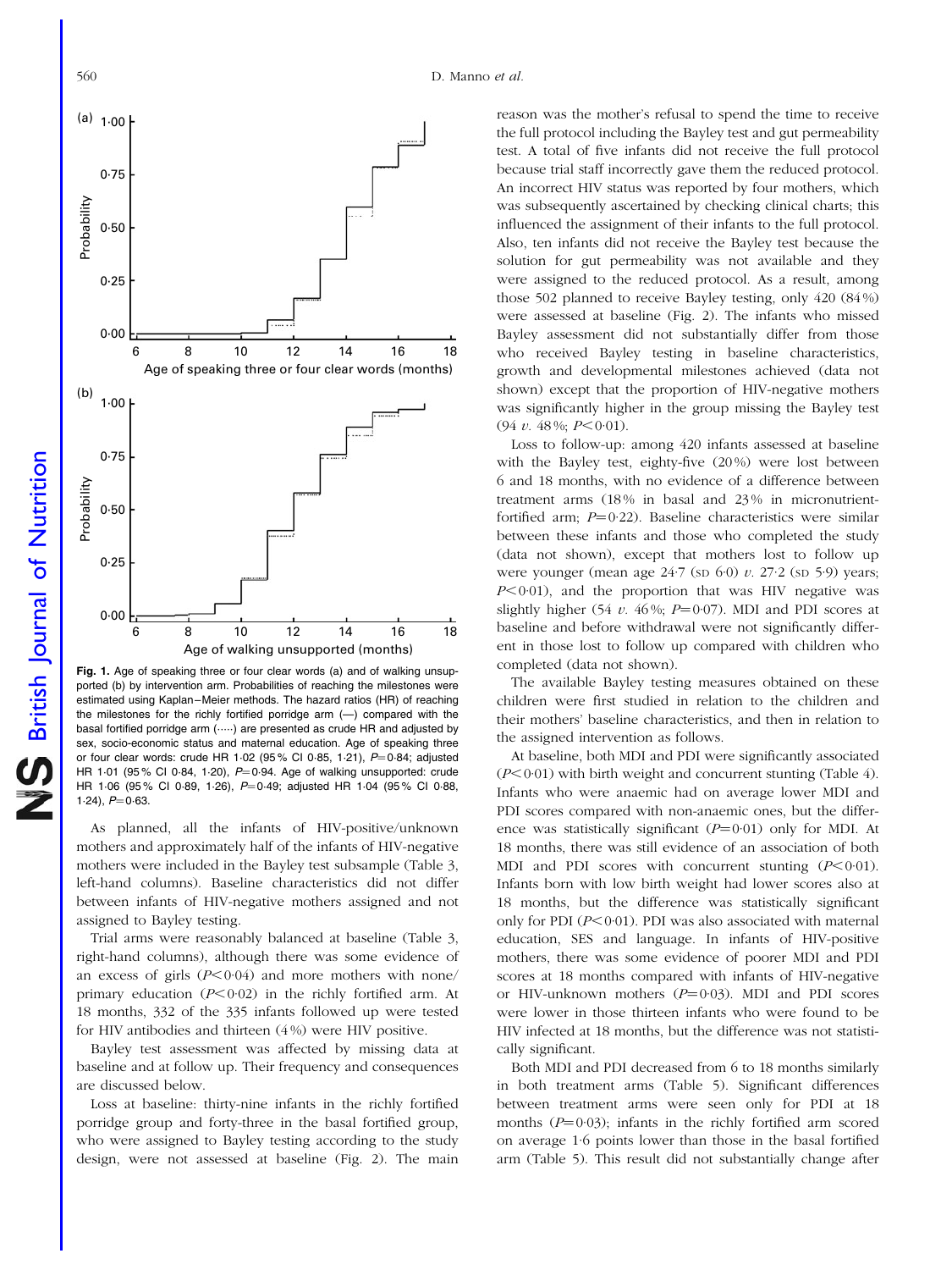<span id="page-5-0"></span>

Fig. 2. Flow diagram displaying infants recruited in the Bayley test subsample and lost to follow up by treatment arm.

adjusting for baseline scores, imbalances at baseline between trial arms (sex and maternal education) and *a priori* confounding factors (age at the assessment, maternal language and SES). However, these results could be affected by losses to follow up.

Results from the mixed-effects linear regression models showed that, after adjusting for baseline scores, imbalances at baseline, *a priori* confounding factors and characteristics associated with missingness (mother's age and HIV status), there was no evidence that the children in the richly fortified porridge arm had, considering the overall study period, different MDI and PDI scores compared with the basal fortified porridge arm (difference in MDI scores:  $0.3$  (95% CI  $-0.5$ , 1.1),  $P=0.43$ ; difference in PDI scores:  $-0.1$  (95% CI  $-0.9$ , 0.7),  $P=0.78$ . There was no evidence of interactions between treatment and follow-up time, infant's sex and anaemia at baseline, maternal HIV status and breast-feeding (data not shown).

# **Discussion**

In the CIGNIS trial, provision from ages 6 to 18 months of a micronutrient-richly fortified porridge, formulated to meet all nutritional requirements according to current best estimates<sup>(19)</sup>, did not show any clear benefit on mental and

psychomotor development evaluated with developmental milestones and BSID II. There was evidence from mothers' report that the children took the supplement and there was a good response in Hb levels<sup> $(15)$ </sup>. The only significant difference seen was that PDI scores at 18 months were lower in the richly fortified porridge arm compared with the control arm, which is the opposite to our hypothesis that multiple micronutrients would benefit child development. However, the difference was very small (1·6 points) and was below that one generally considered clinically relevant<sup> $(28)$ </sup>. Moreover, the longitudinal analysis, which corrects for incomplete information due to missing data, indicated no evidence of an intervention effect on MDI or PDI on the overall study period.

The infants' Bayley scores were in the normal range at baseline but decreased with age, while achievement of motor and language milestones reflected the standards for healthy children up to 15 months of age<sup> $(29,30)$ </sup>. Most children attained all milestones before 18 months, so no milestone was available to measure developmental level in the older age range. The decline in Bayley scores with age in these Zambian children is consistent with findings in other resource-poor settings<sup> $(6,10,11,31-34)$ </sup>. The decrease could be attributed to cumulative developmental delay due to disadvantaged backgrounds compared with US standards.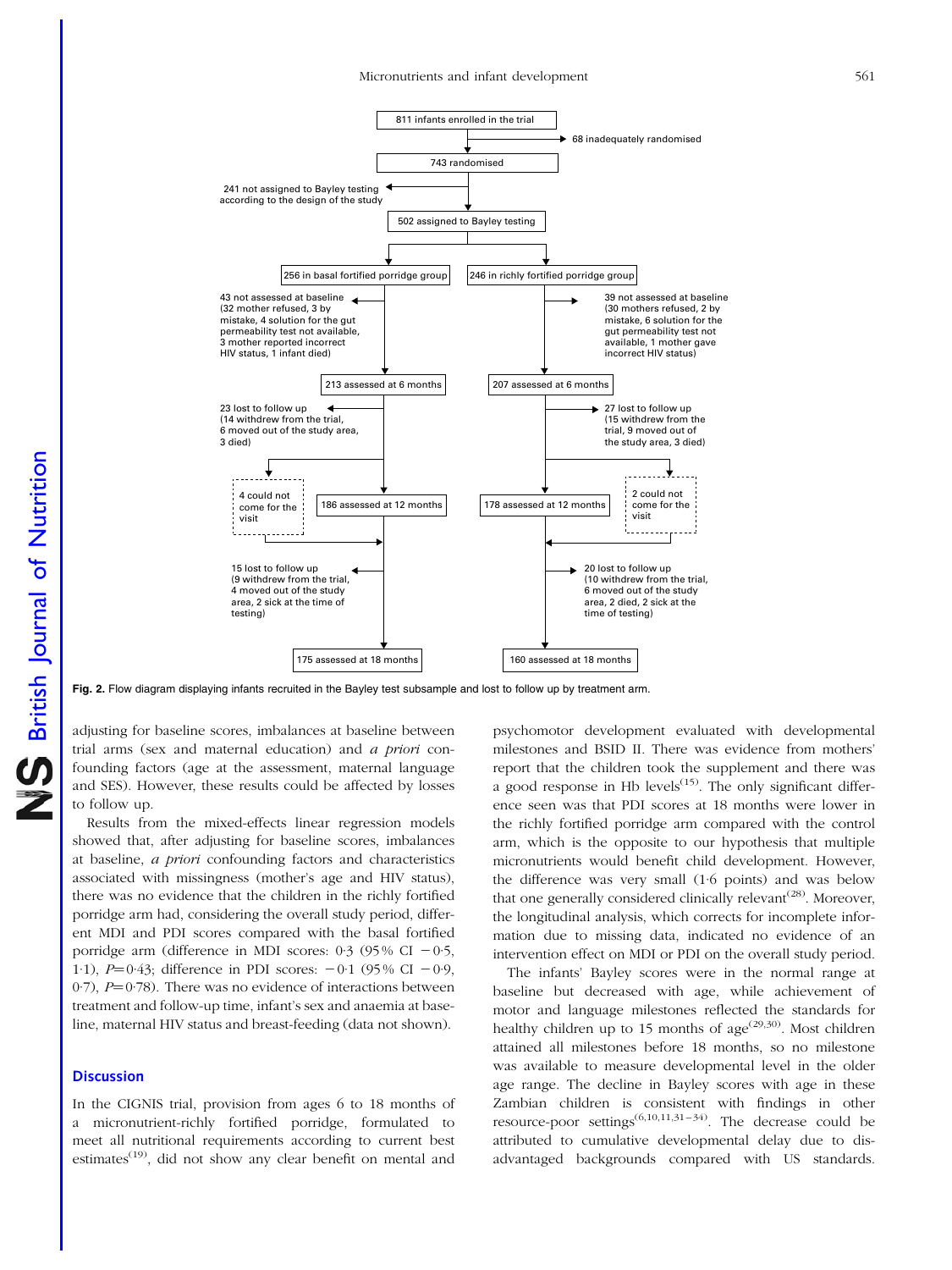<span id="page-6-0"></span>Table 3. Baseline characteristics of children assigned (n 502) and not assigned (n 241) to Bayley testing, and of those assigned to Bayley testing by intervention arm

(Numbers in groups and percentages or mean values and standard deviations)

|                                          |                                                         |                          | Children assigned ( $n$ 502) and not assigned ( $n$ 241) to Bayley testing<br>by HIV status | Children assigned to Bayley testing<br>by intervention arm |                                                |                          |                                            |          |                                      |          |
|------------------------------------------|---------------------------------------------------------|--------------------------|---------------------------------------------------------------------------------------------|------------------------------------------------------------|------------------------------------------------|--------------------------|--------------------------------------------|----------|--------------------------------------|----------|
|                                          | Mother HIV<br>positive (n 157) or<br>unknown $(n 67)^*$ |                          | Mother HIV negative<br>assigned (n 278)                                                     |                                                            | Mother HIV<br>negative not<br>assigned (n 241) |                          | <b>Basal fortified</b><br>porridge (n 256) |          | Richly fortified<br>porridge (n 246) |          |
|                                          | $\mathsf{n}$                                            | $\%$                     | n                                                                                           | $\%$                                                       | $\mathsf{n}$                                   | $\%$                     | $\mathsf{n}$                               | $\%$     | $\mathsf{n}$                         | %        |
| Infants' characteristics<br>Age (months) |                                                         |                          |                                                                                             |                                                            |                                                |                          |                                            |          |                                      |          |
| Mean                                     | $6 - 1$                                                 |                          | $6 - 1$                                                                                     |                                                            | $6-0$                                          |                          | $6 - 1$                                    |          |                                      | $6 - 0$  |
| SD                                       | 0.3                                                     |                          | 0.3                                                                                         |                                                            | 0.3                                            |                          |                                            | 0.3      | 0.3                                  |          |
| Sex. male                                | 99                                                      | 44.2                     | 137                                                                                         | 49.3                                                       | 121                                            | 50.2                     | 132                                        | $51-6$   | 104                                  | 42.3     |
| Low birth weight, $<$ 2.5 kgt            | 29                                                      | $13-2$                   | 36                                                                                          | $13-1$                                                     | 34                                             | 14.2                     | 35                                         | $14-0$   | 30                                   | 12.4     |
| Stunted at 6 months‡                     | 33                                                      | 14.8                     | 28                                                                                          | $10-1$                                                     | 30                                             | 12.5                     | 34                                         | $13-3$   | 27                                   | 11.0     |
| <b>Breast feeding</b>                    |                                                         |                          |                                                                                             |                                                            |                                                |                          |                                            |          |                                      |          |
| Never breastfed                          | 40                                                      | 17.9                     | $\overline{c}$                                                                              | 0.7                                                        | $\mathbf{1}$                                   | 0.4                      | 22                                         | $8-6$    | 20                                   | 8.1      |
| $< 6$ months                             | 52                                                      | 23.2                     | 10                                                                                          | 3.6                                                        | 6                                              | 2.5                      | 34                                         | $13-3$   | 28                                   | 11.4     |
| $\geq 6$ months                          | 132                                                     | 58.9                     | 265                                                                                         | $95 - 7$                                                   | 235                                            | 97.1                     | 200                                        | 78.1     | 198                                  | 80.5     |
| Anaemia, $Hb < 105$ g/l§                 | 91                                                      | 41.5                     | 105                                                                                         | $38 - 0$                                                   | 93                                             | 39.6                     | 94                                         | 36.9     | 102                                  | 42.5     |
| Mothers' characteristics                 |                                                         |                          |                                                                                             |                                                            |                                                |                          |                                            |          |                                      |          |
| Age (years)                              |                                                         |                          |                                                                                             |                                                            |                                                |                          |                                            |          |                                      |          |
| Mean                                     | 27.7                                                    |                          | $25-4$                                                                                      |                                                            |                                                | 25.7                     |                                            | $26-4$   |                                      | 26.5     |
| SD                                       | 5.6                                                     |                          | $5-7$                                                                                       |                                                            | 5.7                                            |                          | 5.5                                        |          |                                      | 5.9      |
| <b>HIV</b> status                        |                                                         |                          |                                                                                             |                                                            |                                                |                          |                                            |          |                                      |          |
| Negative                                 |                                                         |                          |                                                                                             |                                                            |                                                | -                        | 144                                        | $56-3$   | 134                                  | 54.5     |
| Positive                                 |                                                         |                          |                                                                                             |                                                            |                                                |                          | 79                                         | $31 - 1$ | 78                                   | 31.6     |
| Unknown                                  |                                                         | $\overline{\phantom{0}}$ |                                                                                             |                                                            | $\overline{\phantom{0}}$                       | $\overline{\phantom{0}}$ | 33                                         | $13-0$   | 34                                   | $13-8$   |
| Education                                |                                                         |                          |                                                                                             |                                                            |                                                |                          |                                            |          |                                      |          |
| None/primary                             | 87                                                      | 38.8                     | 91                                                                                          | 32.7                                                       | 74                                             | $30-7$                   | 80                                         | 31.2     | 98                                   | 39.8     |
| Secondary                                | 88                                                      | 39.3                     | 102                                                                                         | $36 - 7$                                                   | 95                                             | 39.0                     | 112                                        | 43.8     | 78                                   | $31 - 7$ |
| College/university                       | 49                                                      | 21.9                     | 85                                                                                          | $30-6$                                                     | 73                                             | 30.3                     | 64                                         | 25.0     | 70                                   | 28.5     |
| <b>Marital status</b>                    |                                                         |                          |                                                                                             |                                                            |                                                |                          |                                            |          |                                      |          |
| Married                                  | 169                                                     | 75.5                     | 205                                                                                         | 73.7                                                       | 183                                            | 75.9                     | 191                                        | 74.6     | 183                                  | 74.4     |
| Single or never married                  | 41                                                      | $18-3$                   | 59                                                                                          | 21.2                                                       | 51                                             | 21.2                     | 54                                         | 21.1     | 46                                   | 18.7     |
| Widowed/divorced                         | 14                                                      | $6 - 2$                  | 14                                                                                          | 5.1                                                        | $\overline{7}$                                 | 2.9                      | 11                                         | 4.3      | 17                                   | 6.9      |
| Socio-economic status                    |                                                         |                          |                                                                                             |                                                            |                                                |                          |                                            |          |                                      |          |
| Low                                      | 84                                                      | 37.5                     | 87                                                                                          | 31.3                                                       | 79                                             | 32.8                     | 84                                         | 32.8     | 87                                   | $35-4$   |
| Middle                                   | 83                                                      | 37.1                     | 108                                                                                         | $38 - 8$                                                   | 96                                             | 39.8                     | 107                                        | 41.8     | 84                                   | 34.1     |
| High                                     | 57                                                      | 25.4                     | 83                                                                                          | 29.9                                                       | 66                                             | 27.4                     | 65                                         | $25-4$   | 75                                   | 30.5     |
| Language English                         | 94                                                      | 42.7                     | 110                                                                                         | 54.7                                                       | $-\parallel$                                   |                          | 102                                        | 47.7     | 102                                  | 49.3     |

\* All planned to have Bayley testing.

† Information was missing for eleven children.

 $\pm$  Length for age  $<-2$  Z; not available for one child.

§ Information was missing for thirteen children.

| Data not collected for children not assigned to Bayley testing.

Although some of the families were classified as middle/high class, approximately 23 % of children were stunted by the end of the study and about one-third of the mothers had primary education only. Unfortunately, we had no measure of stimulation in the home, an important determinant of child development. Zambian infants had lower variability of scores compared with the reference US population<sup> $(35)$ </sup>. This is probably explained by the fact that the US reference population included a representative sample of all socio-economic and ethnic groups and geographical regions, whereas the CIGNIS infants were from one urban area and were ethnically, socio-economically and culturally more homogeneous.

There are no standardised infant tests available for Zambia. However, one or both Bayley scores at baseline were related to low birth weight, stunting and anaemia in the expected direction<sup> $(2,36)$ </sup>. Furthermore, at 18 months when the effect of

environment is generally more apparent, the Bayley scores were also related to mothers' HIV status and educational level, the language spoken at home and SES, all in the expected direction. Inter-observer reliability was good, so the scores appear to be valid for Zambian children. Furthermore, the Bayley scales have been used to assess infant development in many studies in low- and middle-income countries<sup> $(6,10,31-34)$ </sup>. Since the study began, a new tool to assess child development milestones in rural African settings has been developed and validated in Malawian children<sup>(37)</sup>. A posteriori comparison is difficult because the test was designed specifically for a rural environment, while our infants are from an urban setting. However, age of walking unsupported and speaking three or four clear words in our infants are compatible with the normal range in those Malawian infants(37).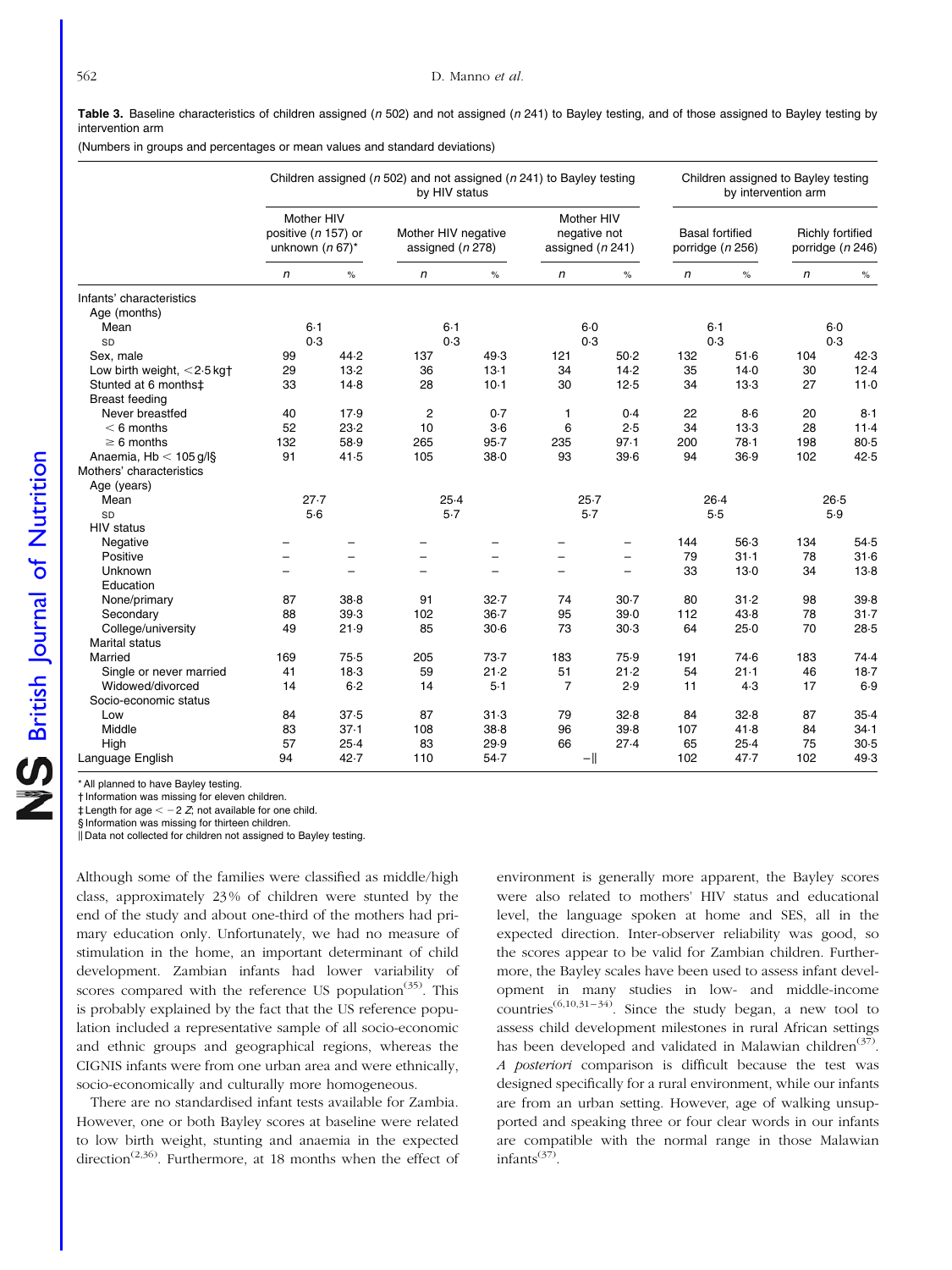# NS British Journal of Nutrition

<span id="page-7-0"></span>Table 4. Univariable association between mental development index (MDI) and psychomotor development index (PDI) scores at 6 and 18 months and characteristics of the infants and their mothers (Mean values and standard deviations)

|                             |                  | 6 months |                  |         |           |           |                  |        |              |          | 18 months |         |        |        |         |        |  |  |
|-----------------------------|------------------|----------|------------------|---------|-----------|-----------|------------------|--------|--------------|----------|-----------|---------|--------|--------|---------|--------|--|--|
|                             | Subjects (n 420) |          | <b>MDI</b> score |         | PDI score |           | Subjects (n 335) |        | MDI score    |          | PDI score |         |        |        |         |        |  |  |
|                             | $\mathsf{n}$     | $\%$     | Mean             | SD      | P         | Mean      | SD               | P      | $\mathsf{n}$ | $\%$     | Mean      | SD      | $P^*$  | Mean   | SD      | $P^*$  |  |  |
| Infants' characteristics    |                  |          |                  |         |           |           |                  |        |              |          |           |         |        |        |         |        |  |  |
| Sex                         |                  |          |                  |         |           |           |                  |        |              |          |           |         |        |        |         |        |  |  |
| Male                        | 199              | 47.4     | 99.2             | 7.0     |           | $102 - 1$ | $10-0$           |        | 159          | 47.5     | 88.4      | 7.9     |        | 90.5   | $6-5$   |        |  |  |
| Female                      | 221              | 52.6     | 99.0             | 6.9     | 0.83      | 102.3     | 9.3              | 0.82   | 176          | 52.5     | 89.6      | $6 - 8$ | 0.19   | 90.9   | $5-8$   | 0.39   |  |  |
| Birth weight†               |                  |          |                  |         |           |           |                  |        |              |          |           |         |        |        |         |        |  |  |
| $<$ 2.5 kg                  | 54               | 13.1     | 95.3             | $10-6$  |           | 96.9      | 14.4             |        | 45           | $13-6$   | 87.2      | 7.4     |        | 88.3   | $6-0$   |        |  |  |
| $\geq 2.5$ ka               | 358              | 86.9     | 99.7             | $6-0$   | < 0.01    | $103 - 1$ | $8-3$            | < 0.01 | 287          | $86-4$   | 89.3      | 7.4     | 0.09   | 91.1   | $6 - 1$ | < 0.01 |  |  |
| Stunting at the assessment‡ |                  |          |                  |         |           |           |                  |        |              |          |           |         |        |        |         |        |  |  |
| Yes                         | 55               | $13-1$   | 95.7             | 9.3     |           | 97.2      | $13-6$           |        | 77           | $23-1$   | $86 - 0$  | $7-6$   |        | 87.3   | $8-0$   |        |  |  |
| No                          | 364              | 86.9     | 99.6             | $6-4$   | < 0.01    | 103.0     | 8.5              | < 0.01 | 257          | 76.9     | 89.9      | 7.1     | < 0.01 | 91.7   | $5 - 1$ | < 0.01 |  |  |
| Anaemia at the assessment§  |                  |          |                  |         |           |           |                  |        |              |          |           |         |        |        |         |        |  |  |
| Yes                         | 163              | 39.4     | $98 - 1$         | 7.1     |           | $101-4$   | $10-1$           |        | 104          | 31.3     | 87.9      | $6 - 7$ |        | $90-0$ | $6-0$   |        |  |  |
| <b>No</b>                   | 251              | $60 - 6$ | 99.8             | $6 - 8$ | 0.01      | $102 - 7$ | 9.2              | 0.20   | 228          | $68 - 7$ | 89.5      | 7.6     | 0.11   | 90.9   | 6.2     | 0.07   |  |  |
| HIV status at 18 monthsll   |                  |          |                  |         |           |           |                  |        |              |          |           |         |        |        |         |        |  |  |
| Negative                    |                  |          |                  |         |           |           |                  |        | 319          | $96-1$   | 89.1      | 7.4     |        | $90-8$ | $6 - 2$ |        |  |  |
| Positive                    |                  |          |                  |         |           |           |                  |        | 13           | 3.9      | 87.3      | 9.0     | 0.37   | 88-5   | $6 - 5$ | 0.20   |  |  |
| Mothers' characteristics    |                  |          |                  |         |           |           |                  |        |              |          |           |         |        |        |         |        |  |  |
| HIV status¶                 |                  |          |                  |         |           |           |                  |        |              |          |           |         |        |        |         |        |  |  |
| Negative                    | 201              | 47.9     | 99.3             | $6-4$   |           | $102 - 4$ | 9.1              |        | 155          | 46.3     | 89.4      | $6 - 8$ |        | 91.4   | 5.5     |        |  |  |
| Positive                    | 156              | 37.1     | 98.9             | 7.4     |           | 101.9     | $10-1$           |        | 133          | 39.7     | 87.9      | 7.6     |        | 89.6   | 7.1     |        |  |  |
| Unknown                     | 63               | $15-0$   | 98.7             | 7.5     | 0.78      | 102.1     | $10-0$           | 0.85   | 47           | $14-0$   | 91.0      | 8.2     | 0.03   | 91.6   | 4.8     | 0.03   |  |  |
| Education                   |                  |          |                  |         |           |           |                  |        |              |          |           |         |        |        |         |        |  |  |
| None/primary                | 149              | 35.5     | 98.8             | 7.4     |           | 102.3     | $10-6$           |        | 112          | 33.4     | 88.9      | 7.3     |        | 89.2   | 7.1     |        |  |  |
| Secondary                   | 164              | 39.0     | 99.3             | $6 - 7$ |           | $102 - 7$ | 8.9              |        | 134          | $40-0$   | 88.5      | 7.5     |        | 91.2   | $5-8$   |        |  |  |
| College/university          | 107              | 25.5     | 99.1             | $6-6$   | 0.78      | $101-2$   | 9.3              | 0.47   | 89           | $26-6$   | 89.8      | 7.5     | 0.51   | 91.8   | $5-1$   | 0.02   |  |  |
| Socio-economic status       |                  |          |                  |         |           |           |                  |        |              |          |           |         |        |        |         |        |  |  |
| Low                         | 152              | $36 - 2$ | 98.8             | 7.7     |           | 102.9     | $10-7$           |        | 117          | 34.9     | 88.5      | $6-6$   |        | 89.6   | $6 - 2$ |        |  |  |
| Middle                      | 158              | 37.6     | 99.2             | $6-4$   |           | $101-4$   | $9-0$            |        | 128          | 38.2     | 89.0      | $8-1$   |        | 91.0   | $6-5$   |        |  |  |
| High                        | 110              | 26.2     | 99.3             | $6 - 5$ | 0.76      | 102.2     | $8 - 8$          | 0.38   | 90           | 26.9     | 89.6      | 7.2     | 0.53   | 91.7   | $5-5$   | 0.05   |  |  |
| Language                    |                  |          |                  |         |           |           |                  |        |              |          |           |         |        |        |         |        |  |  |
| English                     | 203              | 48.3     | 99.2             | $6-2$   |           | $102 - 1$ | $8 - 8$          |        | 164          | 49.0     | 89.0      | 7.4     |        | 91.7   | $5-0$   |        |  |  |
| Other languages**           | 217              | 51.7     | 99.0             | 7.7     | 0.69      | 102.2     | $10-3$           | 0.90   | 171          | 51.0     | 89.0      | 7.5     | 0.92   | 89.7   | 7.0     | < 0.01 |  |  |

\* P value at 18 months obtained by linear regression adjusting for treatment arm.

† Information was missing for eight infants.

 $\ddagger$  Length for age $<-2$  Z; not available for one infant.

 $\S$  Hb < 105 g/l; information was missing for seven infants at 6 months and three infants at 18 months.

 $\parallel$  Not available for three infants.

{ Reported or from clinical records.

\*\* Bemba or Nyanja.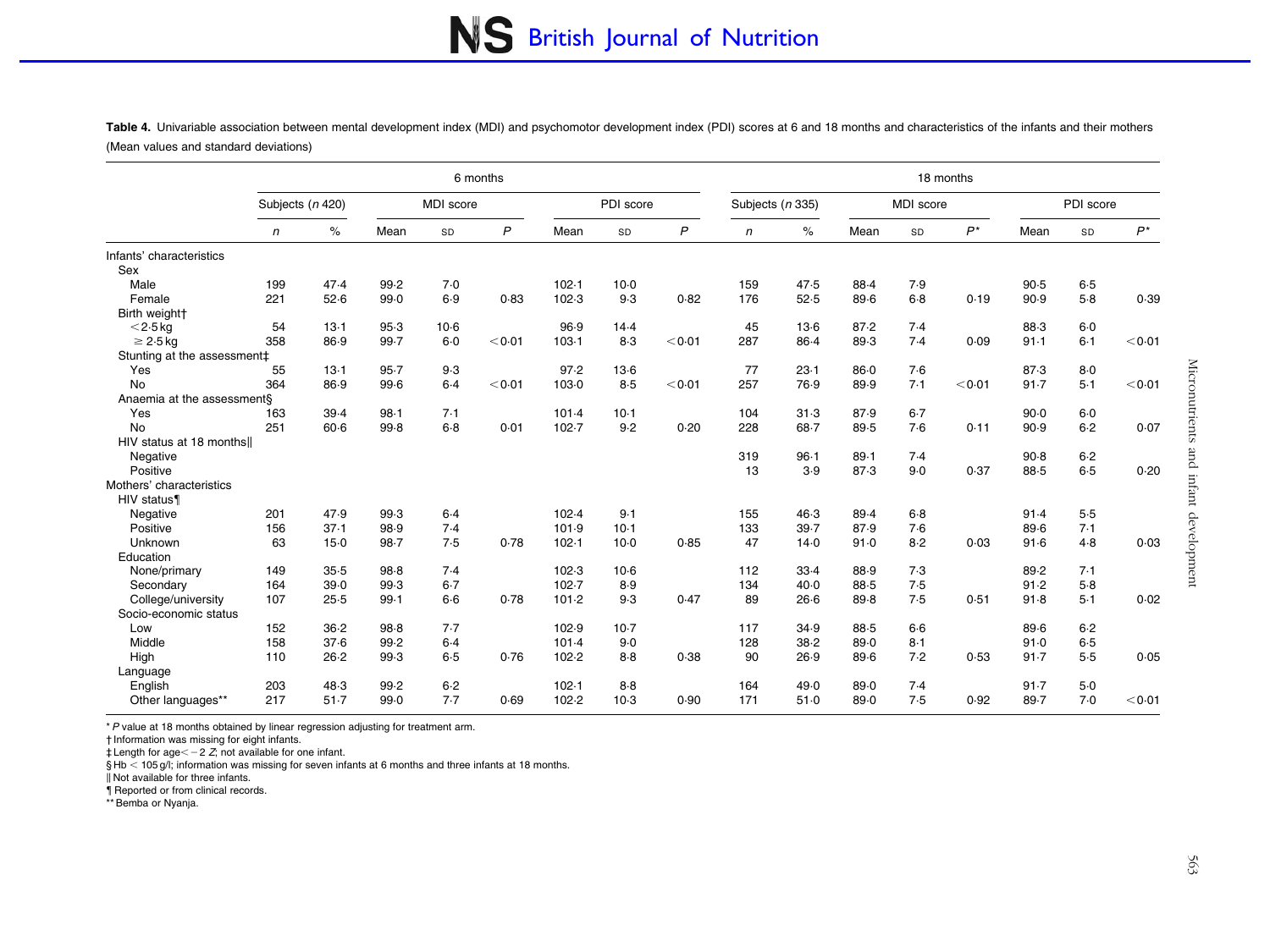Basal fortified porridge (n 256) Richly fortified porridge (n 246) Unadjusted\* Adjusted\*† Mean sp Mean sp Difference 95%Cl P Difference 95%Cl P 6 months (n 420) MDI score 99·0 6·4 99·2 7·5 0·1 21·2, 1·5 0·84 – – – PDI score 102·0 9·0 102·3 10·3 0·3 21·6, 2·1 0·76 – – – 12 months  $(n 364)$ <br>MDI score MDI score 95·1 7·9 95·9 8·7 0·8 —0·9, 2·6 0·33 0·8 —0·8, 2·4 0·34 PDI score 93·1 9·2 93·4 10·4 0·3 21·7, 2·3 0·78 0·3 21·5, 2·1 0·70 18 months  $(n 335)$ <br>MDI score MDI score 88·4 7·4 89·8 7·4 1·4 20·2, 3·0 0·09 1·3 20·3, 2·8 0·11 PDI score 91·4 6·1 90·0 6·2 -1·4 -2·8, -0·1 0·03 -1·6 -2·8, -0·3 0·02

<span id="page-8-0"></span>Table 5. Mental development index (MDI) and psychomotor development index (PDI) scores at 6, 12 and 18 months (Mean values and standard deviations and differences and 95 % confidence intervals)

\* Basal fortified porridge used as the baseline category.

† Adjusted for baseline score, age at the assessment, sex, socio-economic status, maternal education and language (English v. other languages).

The present results concur with findings from studies in Nepal<sup>(9)</sup>, India<sup>(10)</sup> and Indonesia<sup>(11)</sup> that found no significant benefit<sup>(9,10)</sup> or a hint of disadvantage<sup>(11)</sup> to scores on BSID II. By contrast the present results do not concur with findings from four other studies that found benefits to motor milestones or motor development on the Bayley scales<sup> $(5-8)$ </sup>. In Zanzibar, benefits were found to the age of walking in infants after 1-year supplementation with Fe, Zn and folate<sup>(8)</sup>. The effect of intervention was stronger in anaemic children and they had a higher prevalence of anaemia at baseline (63 % with a cut-off of  $100 g/l$ <sup>(8)</sup> compared with infants in the CIGNIS (approximately  $40\%$  with a cut-off of  $105 g/l$ ). However, in the present study, the effect of the intervention was not more beneficial in children anaemic at baseline. In Ghana a positive effect was found on walking at 12 months in the two groups receiving different amounts of micronutrients and one group receiving micronutrients and energy compared with a non-intervention control group<sup> $(5)$ </sup>. However, in that study the control group was not randomised as part of the trial and may not have received the same level of care as the study participants.

The present study has several strengths. It is one of the few randomised controlled trials investigating the effect of multiple micronutrient fortification alone (the two trial porridges had equal amount of energy) on mental and motor development in children under the age of 5 years<sup> $(4,9)$ </sup> and it was powered to detect clinically significant differences. It was conducted in an area of documented micronutrient malnutrition<sup> $(12,13)$ </sup> and we had evidence of good compliance<sup> $(15)$ </sup>. The development assessment was comprehensive and the Bayley test showed good reliability and appeared valid in this population.

The study also has some limitations that should be considered when interpreting the results. Bayley assessment was performed in a subsample of the CIGNIS trial, which included all infants of HIV-positive or HIV-unknown mothers and every other child of HIV-negative women. The latter criterion was chosen to spread the testing over the entire study period, thus maintaining a steady workload and the random allocation of intervention. As planned, there was a higher proportion of infants of HIV-positive mothers in the subsample compared with the general population attending the Chilenje clinic. However, there was no evidence that the effect of the intervention on Bayley scores was modified by maternal HIV status; therefore the present results should be applicable to the general population of Chilenje.

Loss from the study could have biased the results. A number of infants assigned to the Bayley test (16 %) were not tested (mainly because mothers refused) and we had approximately 20 % lost to follow up. Mothers not participating in Bayley testing were more frequently HIV negative, but their infants were otherwise very similar to the Bayley test participants (also in term of growth and milestones achieved) and equally balanced between trial arms. Infants of younger and HIVnegative mothers were more likely to be lost to follow up but were equally balanced between trial arms and their developmental scores at baseline and before withdrawal were similar to those children who completed the follow up. In the analysis, we accounted for losses to follow up, fitting a multilevel mixed-effect model, which has the advantage of implicitly predicting missing values using the overall pattern of the existing data, based on the missing at random assumption<sup>(23)</sup>. In the present study, being lost to follow up was influenced by maternal age and HIV status but was unrelated to the intervention and to outcome measurements before withdrawals, therefore was plausibly at random<sup> $(23)$ </sup>.

As an additional approach to account for both infants not participating in Bayley testing and infants lost to follow up, we imputed missing data using multiple imputations (with ten imputing sets). All the known covariates including those associated with the missingness mechanism (time since enrolment, maternal age and HIV status) and with the outcome measures (growth data) were included in the imputation procedures<sup> $(23)$ </sup>. The results of the analysis with multiple imputations showed no difference between trial arms in term of Bayley scores and milestones achieved (data not shown).

In conclusion, the present study suggests that 1 year of rich multiple micronutrient fortification does not have any benefit on child development compared with basal fortification. The latter coupled with adequate energy intake remains important for Zambian infants and resources should be used to implement this intervention.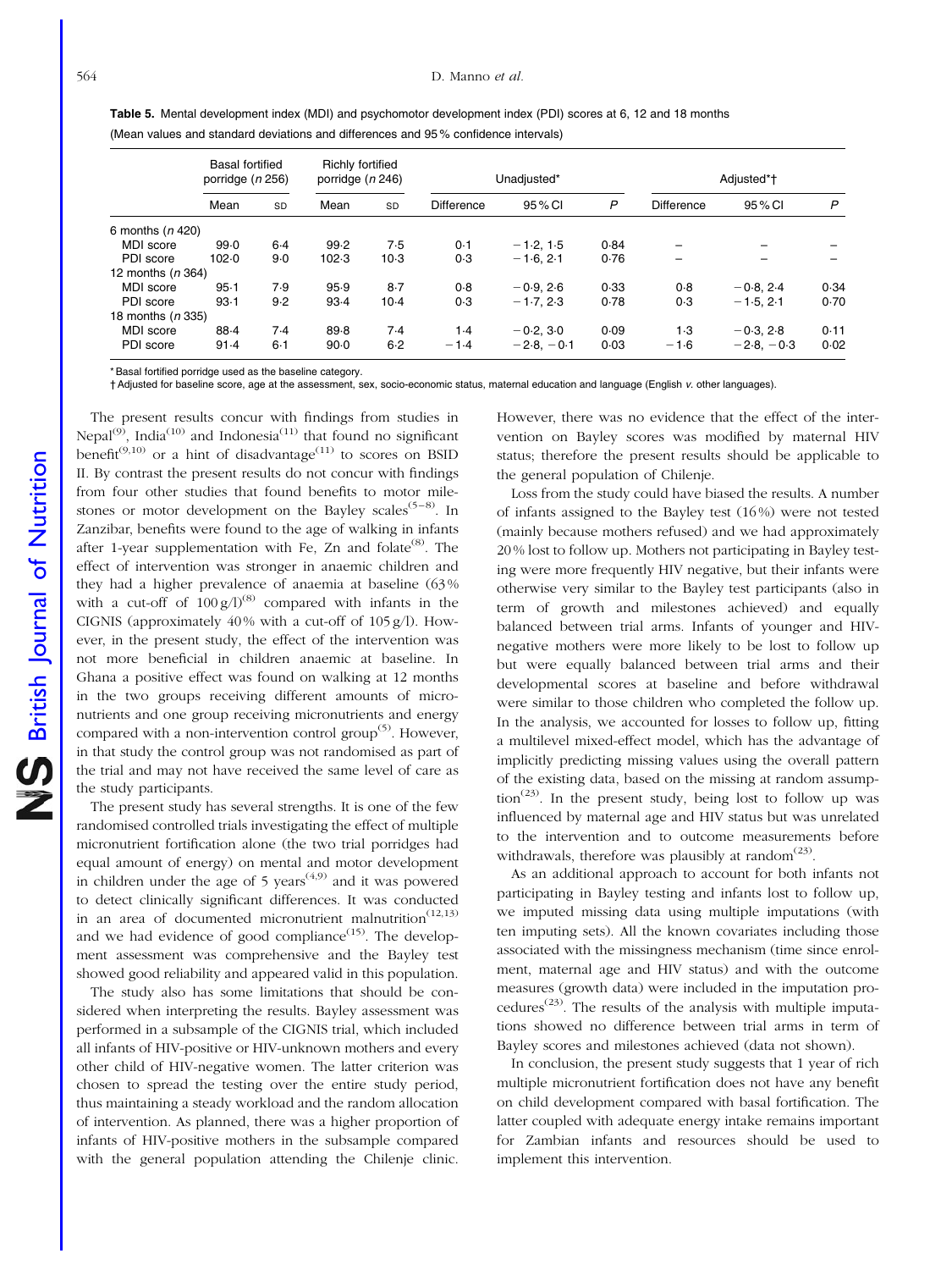# Acknowledgements

D. M. conducted the statistical analyses and drafted the paper; P. K. K. and H. K. B. administered the BSID II and collected developmental milestones; J. S. was the clinical officer of the Chilenje Clinic and was responsible for clinical follow up of the trial participants and supervised the developmental tests; S. G.-M. participated in the study design and advised on the training and supervision of the personnel involved in the child development evaluation; K. B. participated to the study design and contributed to data analysis; B. L. De S. gave statistical advice and supervision; S. J. was senior investigator of the trial, was involved in the study design and in the interpretation of the results; S. F. was principal investigator of the CIGNIS study, and participated to the study design and interpretation of the results. All authors plus other senior members of the study team commented on and agreed the final manuscript.

The present study was funded by the Bill and Melinda Gates Foundation with micronutrient premixes prepared and supplied by DSM, South Africa. We are grateful to Mr Chongo of Quality Commodities, Lusaka, for preparing and storing the flours and to Dr Bilal Iqbal for training the trial staff on the Bayley test. We are particularly grateful to the mothers and children who participated in the study and to all the other members of the CIGNIS study team.

The CIGNIS study team comprises: Principal Investigator: Suzanne Filteau, London School of Hygiene and Tropical Medicine (LSHTM); Zambian Lead Investigator: Lackson Kasonka, University Teaching Hospital (UTH), Lusaka; Senior Investigators: Rosalind Gibson, University of Otago, New Zealand; Ursula A. Gompels, LSHTM; Shabbar Jaffar, LSHTM; Emmanuel Kafwembe, Tropical Diseases Research Centre, Ndola; Mwaka Monze, UTH; Moses Sinkala, Catholic Relief Services, Zambia; Andrew Tomkins, Institute of Child Health, University College, London; Rodah Zulu, National Institute of Science and Industrial Research, Zambia; Clinic Coordinator: Molly Chisenga; Clinical Officer: Joshua Siame; Data Manager: Hildah Banda Mabuda; Statisticians: Kathy Baisley, Helen Dale, Andrea Rehman; Research Fellows: Matthew Bates, Anne Mullen; Clinic Staff: Hellen Kangwa Bwalya, Margaret Chileshe, Priscilla Kangwa Kowa, Mabvuto Kumwenda, Munalula Likando, Sydney Mambwe, Mutinta Muzyamba, Anne Mwale, Lungowe Nyaywa; Laboratory Staff: Mirriam Kapambwe, Humphrey Bima, Laura Gosset, Louise Hackett, Abigail Jackson, Eric Njunju, Sydney Mwanza; Data Entry: Natalia Shampwaya, Concillia Kabanga; Drivers and Cleaners: John Chobo, Winford Kapumba, Charity Musonda, Philip Soko.

None of the authors has any conflict of interest regarding the material discussed in the paper.

#### **References**

- 1. Walker SP, Wachs TD, Meeks Gardner J, et al. (2007) Child development: risk factors for adverse outcomes in developing countries. Lancet 369, 145–157.
- 2. Grantham-McGregor S, Cheung YB, Cueto S, et al. (2007) Developmental potential in the first 5 years for children in developing countries. Lancet 369, 60–70.
- 3. Allen LH, Peerson JM & Olney DK (2009) Provision of multiple rather than two or fewer micronutrients more effectively improves growth and other outcomes in micronutrient-deficient children and adults. *J Nutr* 139, 1022-1030.
- 4. Eilander A, Gera T, Sachdev HS, et al. (2009) Multiple micronutrient supplementation for improving cognitive performance in children: systematic review of randomized controlled trials. Am J Clin Nutr 91, 115-130.
- 5. Adu-Afarwuah S, Lartey A, Brown KH, et al. (2007) Randomized comparison of 3 types of micronutrient supplements for home fortification of complementary foods in Ghana: effects on growth and motor development. Am J Clin Nutr 86, 412–420.
- 6. Black MM, Baqui AH, Zaman K, et al. (2004) Iron and zinc supplementation promote motor development and exploratory behavior among Bangladeshi infants. Am J Clin Nutr 80, 903–910.
- 7. Faber M, Kvalsvig JD, Lombard CJ, et al. (2005) Effect of a fortified maize-meal porridge on anemia, micronutrient status, and motor development of infants. Am J Clin Nutr 82, 1032–1039.
- 8. Olney DK, Pollitt E, Kariger PK, et al. (2006) Combined iron and folic acid supplementation with or without zinc reduces time to walking unassisted among Zanzibari infants 5- to 11-mo old. J Nutr 136, 2427–2434.
- 9. Katz J, Khatry SK, LeClerq SC, et al. (2010) Daily supplementation with iron plus folic acid, zinc, and their combination is not associated with younger age at first walking unassisted in malnourished preschool children from a deficient population in rural Nepal. J Nutr 140, 1317–1321.
- 10. Dhingra P, Menon VP & Sazawal S (2004) Effect of fortification of milk with zinc and iron along with vitamins C, E, A and selenium on growth, iron status and development in preschool children – a community based double-masked randomized trial. In Reports from 2nd Congress of Pediatric Gastroenterology, Hepatology and Nutrition, 3–7 July 2004, Paris, Pediatr Gastroenterol 2004, 53–57.
- 11. Pollitt E, Saco-Pollitt C, Jahari A, et al. (2000) Effects of an energy and micronutrient supplement on growth and development in undernourished children in Indonesia: methods. Eur J Clin Nutr 54, S16-S20.
- 12. Famine Early Warning Systems Network Zambia (FEWS NET Zambia) (2006) Zambia Food Security Update September 2006. http://www.fews.net/docs/Publications/Zambia\_200608 en.pdf (accessed May 2011).
- 13. Gitau R, Makasa M, Kasonka L, et al. (2005) Maternal micronutrient status and decreased growth of Zambian infants born during and after the maize price increases resulting from the southern African drought of  $2001 - 2002$ . Public Health Nutr 8, 837-843.
- 14. United Nations International Children's Emergency Fund (2010) Complementary feeding. http://www.unicef.org/ nutrition/index\_24826.html (accessed May 2011).
- 15. Filteau S & The Chilenje Infant Growth, Nutrition and Infection (CIGNIS) Study Team (2009) Micronutrient fortification to improve growth and health of maternally HIV-unexposed and exposed Zambian infants: a randomised controlled trial. PloS one 5, e11165.
- 16. World Health Organization and United Nations International Children's Emergency Fund (2010) Review of National Immunization Coverage 1980–2008: Zambia. http://www.childinfo.org/files/Immunization\_summary\_2008\_r6.pdf (accessed May 2011).
- 17. Owino VO, Sinkala MM, Amadi B, et al. (2007) Acceptability, storage stability and costing of a-amylase-treated maize– beans–groundnuts–bambaranuts complementary blend. J Sci Food Agric 87, 1021–1029.